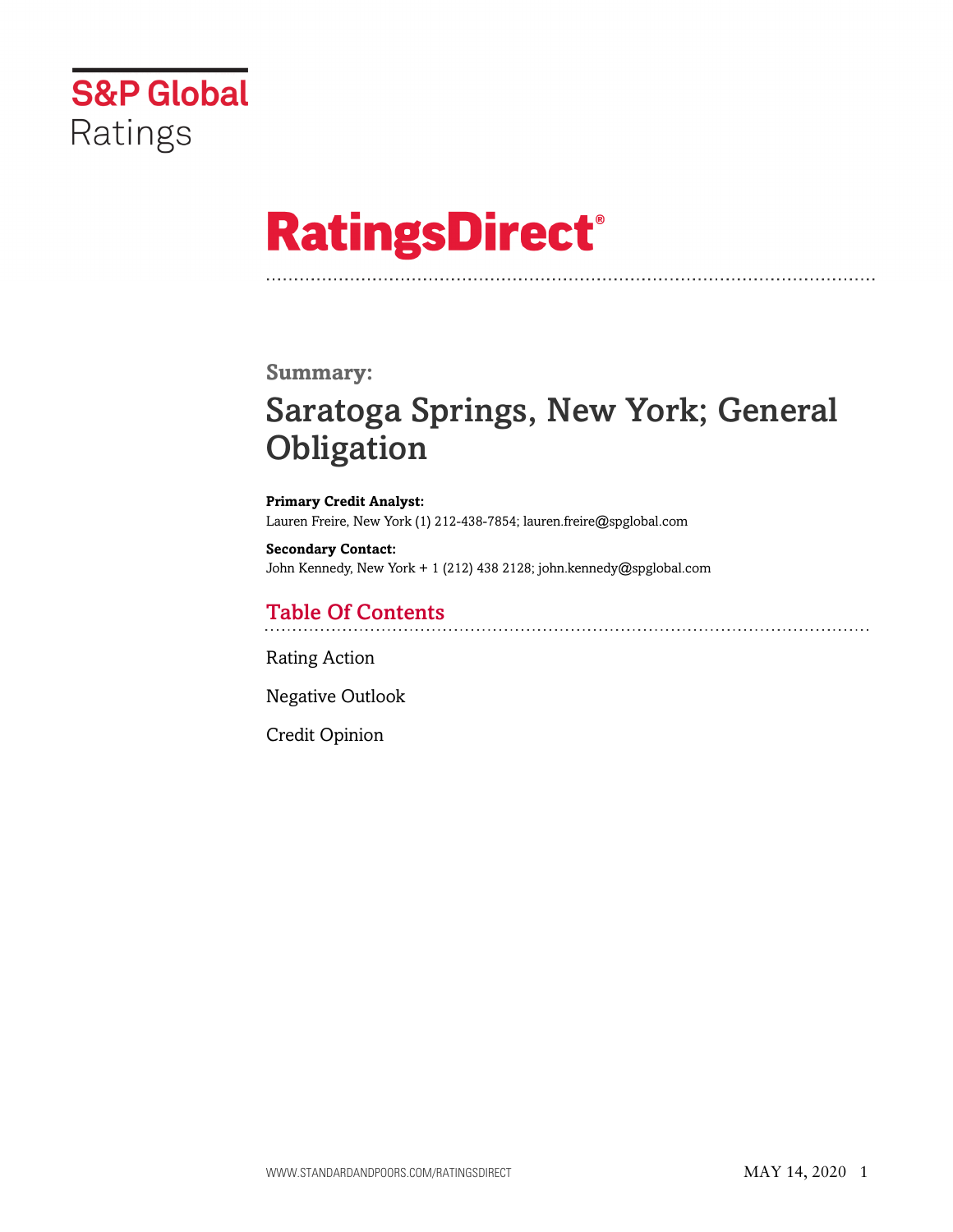## **Summary:**

## Saratoga Springs, New York; General Obligation

| Credit Profile      |              |            |
|---------------------|--------------|------------|
| US\$7.428 mil GO    |              |            |
| Long Term Rating    | AA+/Negative | <b>New</b> |
| Saratoga Springs GO |              |            |
| Long Term Rating    | AA+/Negative | Affirmed   |

## <span id="page-1-0"></span>Rating Action

S&P Global Ratings has revised the outlook on Saratoga Springs, N.Y.'s general obligation (GO) debt to negative from stable. At the same time, we have assigned our 'AA+' long-term rating to Saratoga Springs' \$7.4 million series 2020 GO public improvement bonds and affirmed our 'AA+' rating on the city's GO debt outstanding.

Saratoga Springs' faith-and-credit pledge secures the bonds. Proceeds will be used for various capital projects.

## Credit overview

The revision in outlook to negative reflects the city's dependence on economically sensitive revenue sources, including sales tax and hotel/motel tax, which are experiencing a steep decline given the national recession. We believe the drop in revenue could pressure the city's finances, and in turn affect overall credit quality.

Historically, the city of Saratoga has maintained balanced operations and very strong budgetary flexibility and liquidity, supported by its robust local economy centered on tourism and local attractions. To counterbalance the city's dependence on economically sensitive revenue, Saratoga maintains high levels of reserves to mitigate fluctuation in these revenue sources. However, in light of the current recession, exacerbated by the COVID-19 pandemic, which has led to a sudden stop in New York State's economy because of required stay-at-home orders, the city's tourism-dependent budget is under significant stress. (For more information on S&P Global Economics' latest economic forecast, see the article "An Already Historic U.S. Downturn Now Looks Even Worse," published April 16, 2020.) The anticipated loss in Saratoga's sensitive revenues is between \$14 million and \$16 million for the current year. Although the city is modifying and reducing expenses, we expect the loss in revenue will outpace expenditure reductions.

The rating also reflects our view of the city's:

- Very strong economy, with access to a broad and diverse metropolitan statistical area (MSA);
- Strong management, with good financial policies and practices under our Financial Management Assessment (FMA) methodology;
- Adequate budgetary performance, with operating results that we expect could deteriorate as a result of the current pandemic, and the city closing with operating surpluses in the general fund and at the total governmental fund level;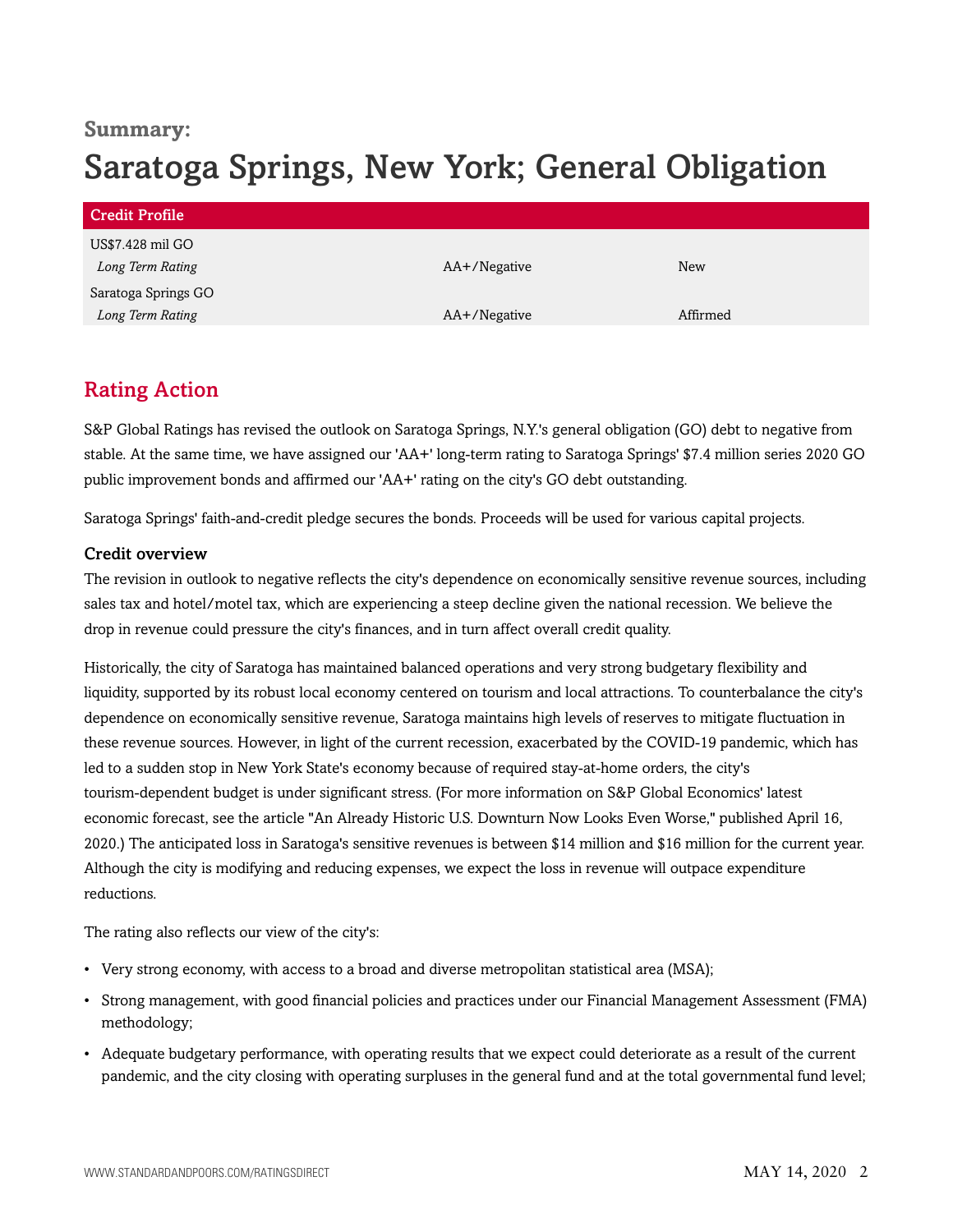- Very strong budgetary flexibility, with an available fund balance in fiscal 2018 of 32% of operating expenditures;
- Very strong liquidity, with total government available cash at 28.5% of total governmental fund expenditures and 3.8x governmental debt service, and access to external liquidity we consider strong;
- Very weak debt and contingent liability profile, with debt service carrying charges at 7.5% of expenditures and net direct debt that is 123.8% of total governmental fund revenue, and a large pension and other postemployment benefits (OPEB) obligation and the lack of a plan to sufficiently address the obligation, but low overall net debt at less than 3% of market value; and
- Strong institutional framework score.

#### Environmental, social, and governance factors

The rating incorporates our view regarding the health and safety risks posed by the COVID-19 pandemic, which has negatively affected the city's revenue base. Absent the implications of COVID-19, we consider the city's social risks in line with those of the sector. We analyzed Saratoga's environmental and governance risks relative to its economy, management, financial measures, and debt and liability profile, and determined that all are in line with our view of the sector standard..

## <span id="page-2-0"></span>Negative Outlook

Our outlook incorporates the likelihood that a national economic recession and resulting revenue challenges will have a negative effect on performance and reserves, but we could lower the rating if negative net operations cause the city's available general fund balance to substantially decline.. Alternatively, if the city is able to limit fund balance drawdowns and maintain balanced operations, we could revise our outlook to stable.

## <span id="page-2-1"></span>Credit Opinion

#### Very strong economy

We consider Saratoga Springs' economy very strong. The city, with an estimated population of 26,584, is located in Saratoga County in the Albany-Schenectady-Troy, NY MSA, which we consider to be broad and diverse. The city has a projected per capita effective buying income (EBI) of 151% of the national level and per capita market value of \$196,167. Overall, the city's market value grew by 10.9% over the past year, to \$5.2 billion in 2020. Furthermore, despite a historically low county unemployment rate of 3.5% in 2018, rapidly evolving economic conditions because of the pandemic have already affected the labor market (see "U.S. Jobs Market Buckles Under The Coronavirus Pandemic," published April 2, 2020). Given the county's historical exposure to increased unemployment during the Great Recession, which approached 7.0%, we will monitor the long-term effects of the current downturn on the labor market and the economy overall.

A large portion of Saratoga's economic activity involves tourism and education, with attractions including Saratoga Race Course, Saratoga Casino & Raceway, and Saratoga Performing Arts Center (SPAC). These attractions are vulnerable to the effects of social distancing and other decisions made to protect the health and safety of the community from COVID-19 spread. (For more information, see "The COVID-19 Outbreak Weakens U.S. State and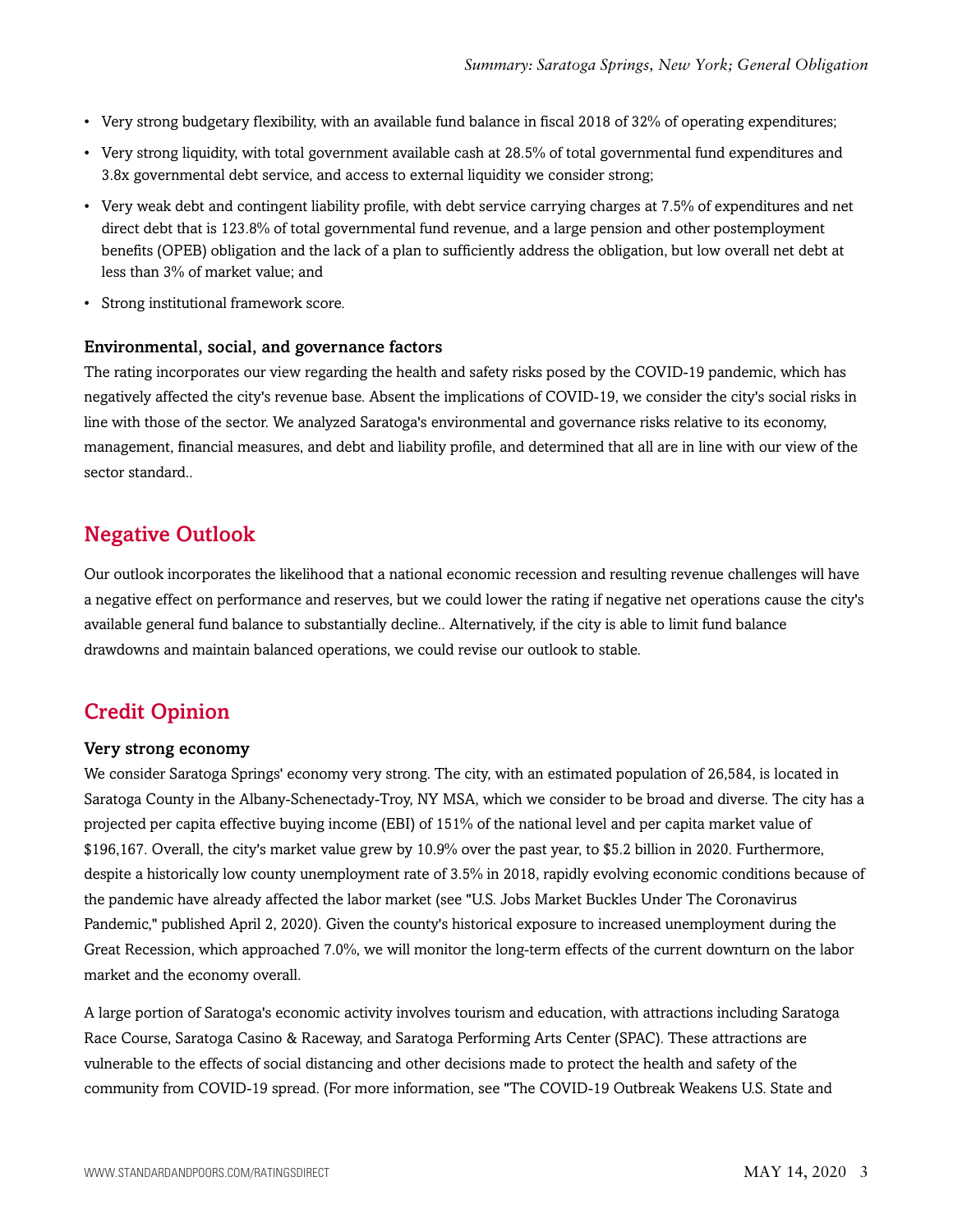Local Government Credit Conditions," published April 2, 2020, on RatingsDirect).

Leading city employers include:

- Saratoga Hospital (2,100 employees),
- Skidmore College (1,120),
- Saratoga Springs City School District (1,010),
- Quad Graphics (850), and
- Wesley Health Care (680).

#### Strong management

We view the city's management as strong, with good financial policies and practices under our FMA methodology, indicating financial practices exist in most areas, but that governance officials might not formalize or monitor all of them on a regular basis.

The city implemented and formalized reserve-and-liquidity and debt-management policies in fiscal 2011. Management revised its reserve policy in fiscal 2015 to require the maintenance of unassigned general fund balance at 10%-25% of the budget. With city council approval, management can use amounts exceeding 25% to fund one-time expenses. If the balance decreases to less than 10%, management will prepare and submit a plan to the council to restore the fund balance to the minimum target by either the next budget year or another appropriate period. The city's debt policy adheres to state statutes and contains qualitative stipulations for structuring, issuing, and managing debt.

Management's revenue and expenditure assumptions are conservative. It uses three to five years of historical data when developing the budget and provides the council with quarterly reports on budget-to-actual results. The city's investment-management policy follows state guidelines; outside of what management presents in the audit, it informally reports cash to the council at various times throughout the year. While the city lacks a formal long-term financial plan, it maintains a six-year capital improvement plan that details funding for each project.

### Adequate budgetary performance

Saratoga Springs' budgetary performance is adequate, in our opinion. The city had operating surpluses of 2.7% of expenditures in the general fund and of 3.7% across all governmental funds in fiscal 2018. Our assessment accounts for the fact that we expect budgetary results will deteriorate as a result of the pandemic and its impact on the city's revenues.

Currently, the city is anticipating a significant decline in its economically sensitive revenue, such as sales and motel/hotel taxes. Official projections call for a \$14-16 million decline in total city revenues, around one-third of the city's 2020 \$48.5 million budget. Outside of the projected declines, year to date the city has also experienced a decline in year-over-year collections, as some entities have yet to pay their share of sales and motel/hotel taxes. To combat the expected loss in revenue, departments have been asked to reduce their budgets by 10%. The city has also broached the subject of 90-day furloughs, which could save the city \$2-\$3 million. It is currently unknown if the city's main summer attractions, such as Saratoga Performing Arts Center or the Saratoga Race Track, will be fully open or operational during peak summer tourism. Our expectation is the city's financial profile will decline over the short term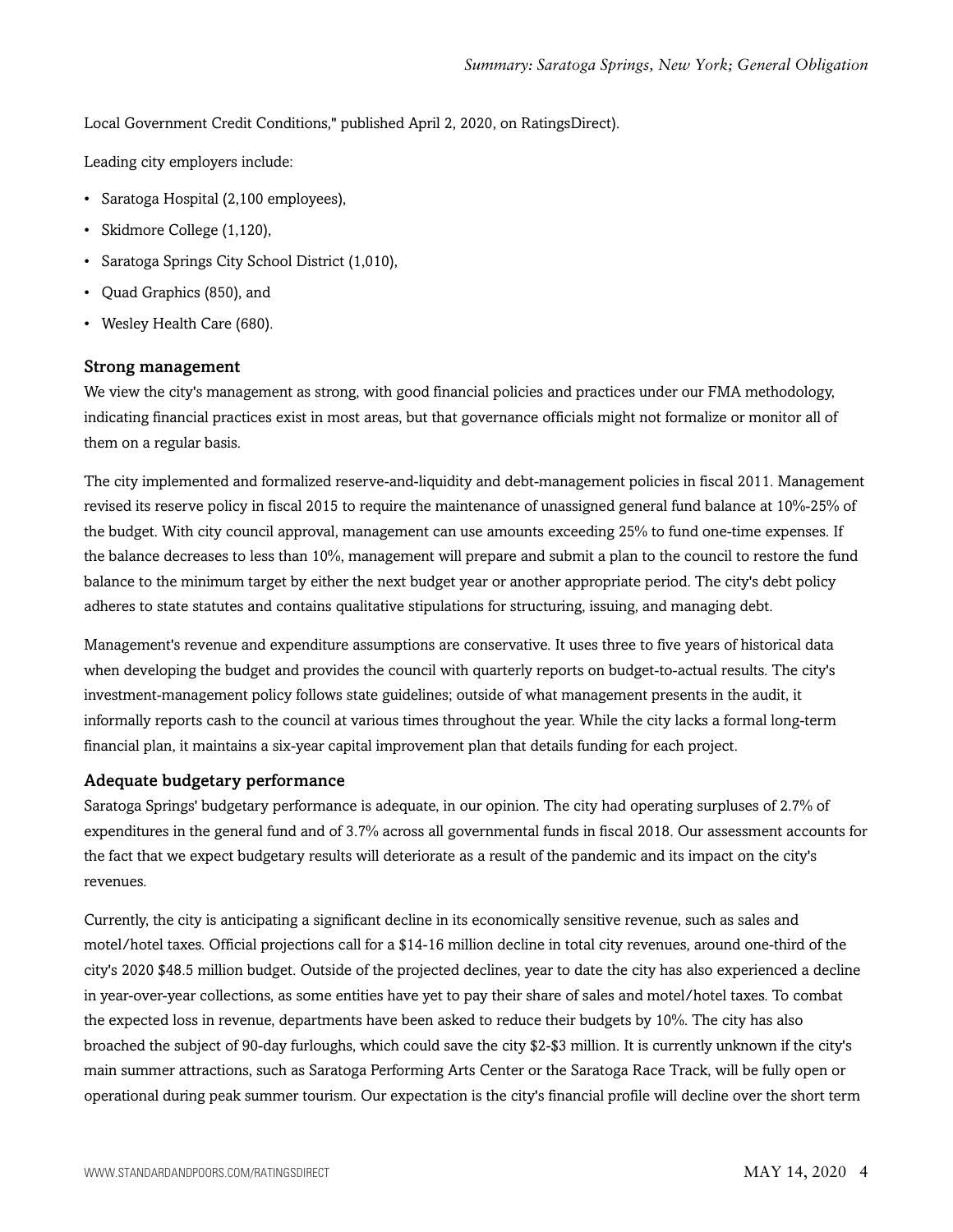and remained pressured throughout the current recessionary period.

We have adjusted our bond-funded capital expenses. Mortgage tax, parking revenue, and ambulance revenue performed well compared with the budgeted amounts. Additionally, expenses are below budgeted levels. Despite some unexpected capital costs related to a weather event at city hall, revenue outperformed the expected level. Property taxes generated 38.2% of general fund revenue in fiscal 2018, followed by non-property-tax revenue, such as sales and hotel taxes at 32.5% and state aid at 9.6%.

The fiscal 2019 budget is \$47.1 million with an appropriated fund balance of \$1.7 million, as well as \$300,000 in appropriated reserves. The increased budget relates to increased public-safety costs. Expected year-end results for 2019 show an anticipated use of reserves of \$859,000, significantly below the \$2 million in appropriated reserves. Management reports expenditures trended as expected; however, the city was made aware of a change in revenue related to racetrack revenue in December, with an unanticipated decline of approximately \$400,000.

#### Very strong budgetary flexibility

Saratoga Springs' budgetary flexibility is very strong, in our view, with an available fund balance in fiscal 2018 of 32% of operating expenditures, or \$14.4 million.

While the city added to reserves to 2018, current expectations are for a slight draw in reserves in 2019. However, despite the draw, the city entered 2020 with very strong available reserves. We expect these reserves will help stabilize city operations. However, we also expect the city will use reserves, but the extent of this use is currently unknown. We expect the city will maintain reserves at least within its policy limits.

#### Very strong liquidity

In our opinion, Saratoga Springs' liquidity is very strong, with total government available cash at 28.5% of total governmental fund expenditures and 3.8x governmental debt service in 2018.

In our view, Saratoga Springs has strong access to external liquidity, if necessary, demonstrated by its access to the capital markets for GO bonds during the past 20 years. It does not invest aggressively because all its holdings are in cash. Additionally, it does not have any exposure to nonremote contingent-liability risks. The city has consistently had very strong liquidity, and we do not expect these ratios to change. We note the city is issuing a \$5 million tax anticipation note in conjunction with the current issue, which will mature in June 2021.

#### Very weak debt and contingent liability profile

In our view, Saratoga Springs' debt and contingent liability profile is very weak. Total governmental fund debt service is 7.5% of total governmental fund expenditures and net direct debt is 123.8% of total governmental fund revenue. Overall net debt is low, at 1.5% of market value, which is in our view a positive credit factor.

Debt amortization is below-average, with 45% of principal being retired during the next 10 years. Management tentatively plans to issue new debt during the next two years for various capital projects; however, because of current economic conditions, the amount is not firm. As a result of the city's below-average amortization and high pension and OPEB carrying charges, we expect its debt and contingent liability profile will likely remain weak.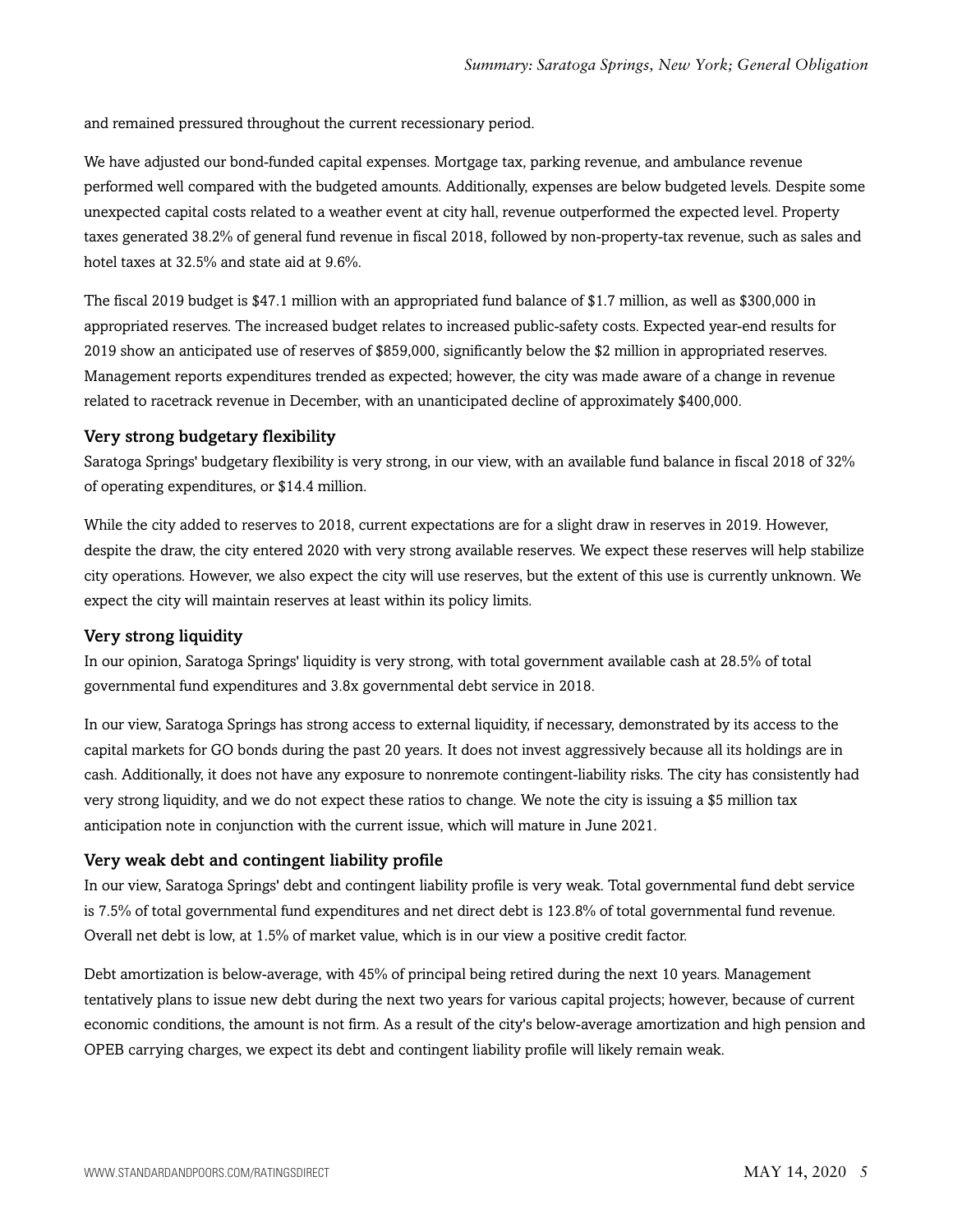## Pensions and other postemployment benefits

- We view pension and OPEB liabilities as a credit pressure for Saratoga, since costs represent a large portion of the budget, coupled with our expectation that costs will likely increase.
- Saratoga funds OPEB liabilities on a pay-as-you-go basis, which, because of claims volatility and medical-cost and demographic trends, is likely to lead to escalating costs. While the city has some legal flexibility to alter OPEB, it cannot prefund these costs, increasing the risk of these benefits creating budgetary pressure. Although the city has some legal flexibility to alter OPEB, it might not be politically attainable.
- Minimal pressure is expected from pension liabilities, as strong plan funding exists; however, the plans' aggregate cost method essentially creates an open amortization policy using a level percent pay basis assuming a 3.8% payroll growth rate, which we generally view negatively because the plans will never reach full funding and costs will increase each year.

As of Dec. 31, 2019, the city participates in:

- The New York State and Local Employees Retirement System, 98.24% funded, with a proportional share of the net pension liability equal to \$1.4 million;
- The State and Local Police and Fire Retirement System, 96% funded, with a proportional share of the net pension liability equal to \$3.4 million; and
- A defined-benefit health care plan that provides retiree health care until death, which is 0% funded and has an OPEB liability of about \$118.8 million.

Saratoga Springs' combined required pension and actual OPEB contributions totaled 14.3% of total governmental fund expenditures in 2018. Of that amount, 8.5% represented required contributions to pension obligations and 5.8% represented OPEB payments. The city has looked into increasing the age of OPEB recipients and limiting future benefits through labor negotiations, but we think these measures will have a limited effect on the current unfunded liability. Therefore, we expect the combined pension and OPEB carrying charge will likely remain elevated.

### Strong institutional framework

The institutional framework score for New York cities (other than the city of New York) is strong.

Certain terms used in this report, particularly certain adjectives used to express our view on rating relevant factors, have specific meanings ascribed to them in our criteria, and should therefore be read in conjunction with such criteria. Please see Ratings Criteria at www.standardandpoors.com for further information. Complete ratings information is available to subscribers of RatingsDirect at www.capitaliq.com. All ratings affected by this rating action can be found on S&P Global Ratings' public website at www.standardandpoors.com. Use the Ratings search box located in the left column.